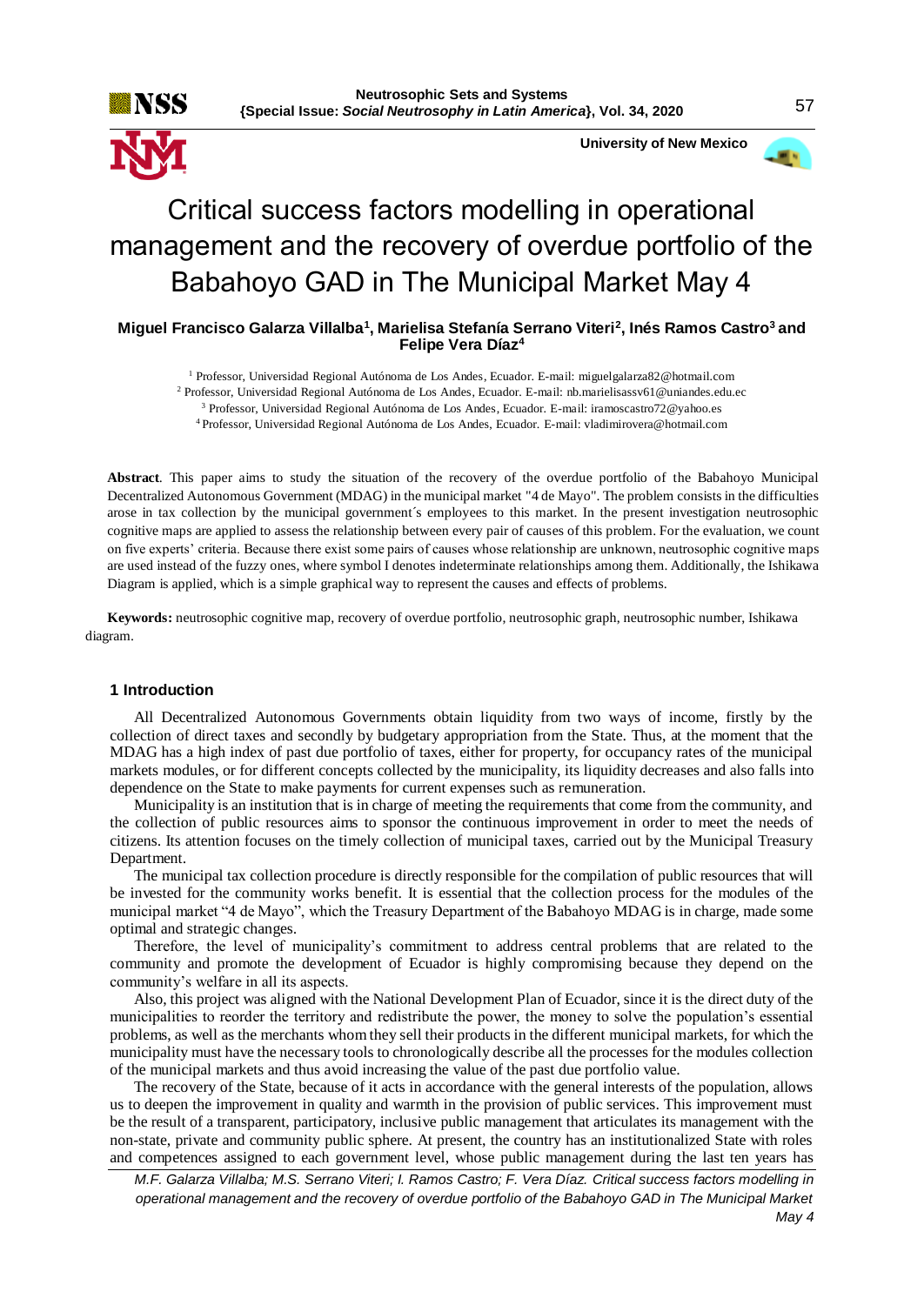contributed to the structural transformations in favour of the society. There exist considerable achievements in management, which must be strengthened, but there is always space to improve and, in some cases, amend courses of action taken.

- This intervention includes, among others, the following actions:
- Efficient and effective public resources administration.
- Transparency of information and accountability.
- Decentralized management.
- Quality of public services from supply and demand.
- Provision of services with warmth.

Therefore, the collection procedures of the municipal markets should be improved, taking into account this emblematic intervention to renew these processes and thus provide a warmth service to the merchants when they immediately approach to cancel their securities due with the municipality, then these values will be used in the improvement of the municipal market.

The Babahoyo MDAG is in charge of executing the different steps for local development together with the State to improve the living conditions of the community including the merchants, for this end, it must collect the market tax values of 4 de Mayo's in a timely manner, to invest them in works to improve such market.

Given the fundamental need of the Babahoyo municipality to improve the processes that are carried out in the treasury area for the collection of the modules of the municipal market "4 de Mayo", the need arises to implement an operational management that details the processes to follow at the time of making the collection to the merchants of such market, which will reduce the level of overdue portfolio for this concept.

Briefly, our goal is to increase the level of recovery of the past due portfolio of the Babahoyo MDAG related to the municipal market "4 de Mayo". For this, we realize a study based on the Serrano's Bachelor thesis, see [1]. This kind of difficulties has aroused the interest of several researchers in Ecuador; see [2-7].

The technique used in this paper is the Neutrosophic Cognitive Maps. Cognitive maps were introduced by Axelrod, consisting in a directed graph; where each vertex represents a concept and every edge represents the causal relationship between two concepts, see [8][1]. Additionally, the edges are weighted with a value in the set  $\{-1, 0, 1\}$ , where 0 means there is not any relationship between the concepts; whereas,  $-1$  represents that there exists an inverse relationship between them, and +1 that the relationship between them is direct. Later Kosko introduced the notion of Fuzzy Cognitive Maps, see [9], where the three precedent values of the weights are extended to the interval [-1, 1], to model the strength of the causal relationships.

The most recent approach to this subject are the Neutrosophic Cognitive Maps, which basically are fuzzy cognitive maps where symbol I is added to denote the representation of indeterminate relationships between the concepts, see [10-12]. Because experts cannot establish a relationship between some pair of concepts related to the studied problem, then, neutrosophic cognitive maps are used instead of fuzzy cognitive maps. The uncertainty is modeled aided by the values in [-1, 1].

We also include an Ishikawa Diagram, which is a simple graphical representation of the causes and the effect in the studied problem; see [13-15][2].

This paper is divided as follows; first the section of Materials and Methods contains the concepts of Neutrosophic Cognitive Maps and Ishikawa Diagram. The Results section is devoted to expose the solution of the problem here posed. Finally, we draw the Conclusions.

#### **2 Materials and Methods**

This section contains the main theories and methods used in this paper. The first subsection is dedicated to the Neutrosophic Cognitive Maps, whereas the second subsection is devoted to expose the definition of the Ishikawa Diagrams.

### **2.1 Neutrosophic Cognitive Maps**

Neutrosophic logic extends the notion of fuzzy logic, where the semantic of a proposition P is described by a three-tuple <T, I, F>, each element representing truthfulness, indeterminacy and falseness, respectively.

A neutrosophic matrix is a matrix  $A = (a_{ii})$ , whose elements have been replaced by elements in <R∪I>, where <R∪I> is the neutrosophic integer ring, i.e., the usual integer ring where it is added the symbol I and operations with it, see [16-17][3].

On the other hand, a neutrosophic graph is a graph in which at least one edge or one vertex is neutrosophic. If indeterminacy is introduced in cognitive mapping it is called a Neutrosophic Cognitive Map (NCM).

NCM are based on neutrosophic logic to represent uncertainty and indeterminacy in cognitive maps. A NCM is a directed graph in which at least one edge is an indeterminacy denoted by dotted lines. The static analysis methods in NCM can be read in [12]. The static analysis of NCM is based on neutrosopic numbers, see [16-17], where neutrosophic numbers has the form a+bI, where a and b are real numbers, and  $I =$  indeterminate.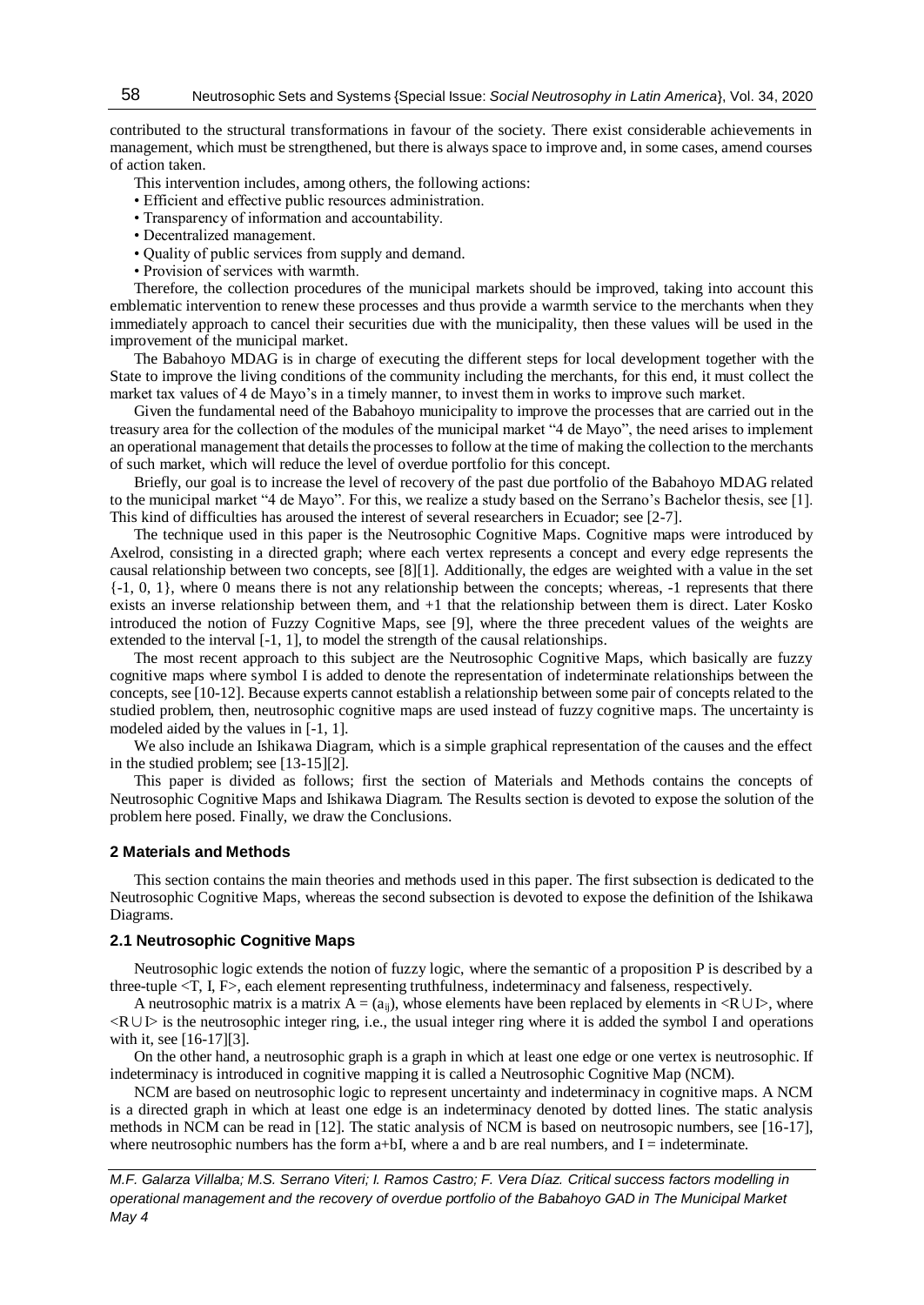A de-neutrosophication process was introduced by Salmeron and Smarandache in [18], where a neutrosophic number is associated with a real number. In the following we summarize the main measures used in the NCM adjacency matrix:

1. Outdegree  $(\text{od}(v_i))$ : is the row sum of absolute values of a variable in the neutrosophic adjacency matrix. It shows the cumulative strengths of connections  $(a_{ij})$  exiting the variable.

2. Indegree  $(id(v_i))$  is the column sum of absolute values of a variable. It shows the cumulative strength of variables entering the variable.

3. The centrality or total degree  $(id(v_i))$ , of a variable is the summation of its indegree (in-arrows) and outdegree (out-arrows), see Equation 1.

 $td(v_i) = od(v_i) + id(v_i)$  (1)

The variables can be classified according to their values of Outdegree, Indegree and Total degree, as it is shown:

a) Transmitter variables have a positive or indeterminacy outdegree  $od(v_i)$ , and zero indegree  $id(v_i)$ .

b) Receiver variables have a positive indegree or indeterminacy  $id(v_i)$ , and zero outdegree  $od(v_i)$ .

c) Ordinary variables have both a nonzero indegree and outdegree. Ordinary variables can be more or less receiver or transmitter variables, based on the ratio of their indegrees and outdegrees.

A de-neutrosophication process gives an interval number for centrality. Finally the nodes are ordered.

The contribution of a variable in a cognitive map can be calculated by its degree of centrality, which shows how connected the variable is to other variables and what the cumulative strength of these connections are. The median of the extreme values is used, see Equation 2:

$$
\lambda([a_1, a_2]) = \frac{a_1 + a_2}{2} \tag{2}
$$

We can rank the variables by the using Equation 3.

Then 
$$
A > B \Leftrightarrow \frac{a_1 + a_2}{2} > \frac{b_1 + b_2}{2}
$$
 (3)

### **2.2 Ishikawa Diagrams**

Ishikawa diagrams are due to the Japanese Professor Kaoru Ishikawa, and they were created as part of a group of techniques used to measure quality, see [13][4]. This graphic is also known fishbone diagram because of its shape. This diagram is still used in many fields to graphically represent an effect, its causes and their sub-causes.

Ishikawa diagram consists in a central line, divided in two sections. On the right the problem or the effect is represented, whereas, on the left, some transversal line point to the central line, each of them contains horizontal lines where a cause of the problem is written. At the same time, others lines can point to the line of causes representing sub-causes and so on.

This diagram permits a schematic visual representation of cause-effect representation. It is used in fields like to assist memory and retrieval of relevant medical cases from the medical literature, or for reducing radiator rejection, and in general to represent causes which produce a negative problem, see [14-15][5].

# **3 Results**

To study the causes of the present problem we applied a poll to the population of 40 members of the staff of the Municipal Decentralized Autonomous Government of Babahoyo. Then, we identified the causes of the recovery of overdue portfolio, which are summarized in Table 1.

| Cause                                        |                                                     |                                                                                                                                                                             | Effect                                                |  |
|----------------------------------------------|-----------------------------------------------------|-----------------------------------------------------------------------------------------------------------------------------------------------------------------------------|-------------------------------------------------------|--|
| Internal and Financial                       | Internal and Managerial                             | External                                                                                                                                                                    | Low level of recovery of<br>Past Due Portfolio in the |  |
| 1.<br>Inefficiency of<br>collection process. | control.                                            | the 4. Lack of documentation 9. Disagreement of merchants for municipal market "4 de<br>operational management.                                                             | Mayo"                                                 |  |
| not discounted in<br>collection system.      | the policies.                                       | 2. Receipts collected and 5. Lack of collection 10. Merchants do not go to the<br>treasury department to update their<br>data if required.                                  |                                                       |  |
|                                              | 3. Late accounts receivable. 6. Lack of procedures. | 11. Little interest on the part of the<br>merchants for the fulfillment of the<br>payment obligations of the modules<br>of the municipal market "4 de Mayo"<br>of Babahovo. |                                                       |  |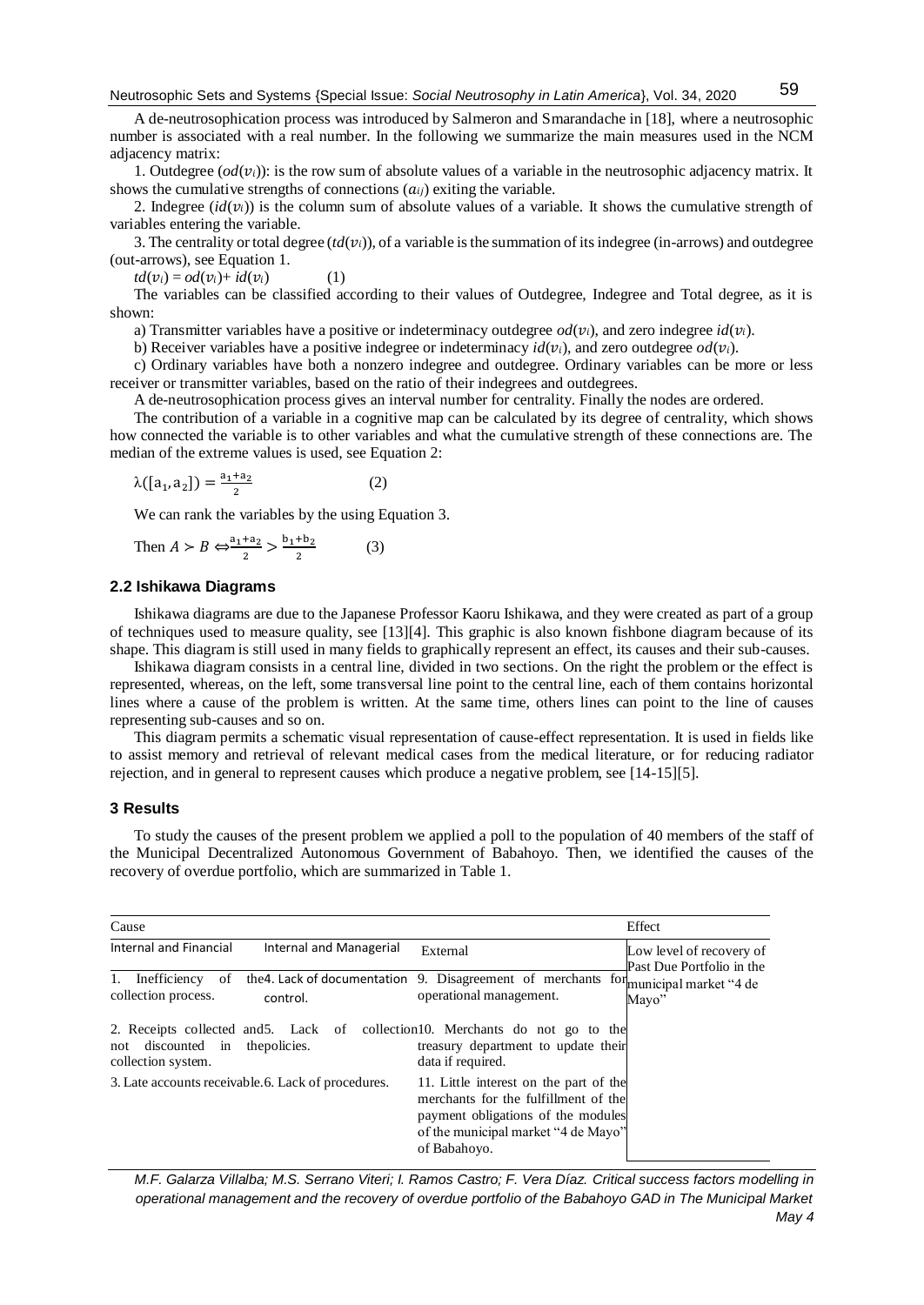| 7. Lack of merchant<br>classification.                                                                                                                                             |  |
|------------------------------------------------------------------------------------------------------------------------------------------------------------------------------------|--|
| 8. They do not have an<br>Operational Management<br>that adequately performs<br>the approval process for<br>municipal market "4 de<br>Mayo" of Babahoyo,<br>amnesties, incentives. |  |

**Table 1:** Causes and effect in the recovery of overdue portfolio of the Municipal Decentralized Autonomous Government of Babahoyo in the market "4 de Mayo".

In Table 1, on the left we can see the causes classified in viz., "Internal and Financial", "Internal and Managerial" and External. The "Internal and Financial" factors consist in the causes related to internal deficiencies of the government having a financial nature, whereas the "Internal and Managerial" are also internal associated with organizational deficiencies. The External ones are negatives effects coming from the workers of the market "4 de Mayo", which is not directly controlled by the government. See that every cause is numbered from 1 to 11 and we use this numeration in the Ishikawa Diagram of Figure 1.



**Figure 1:** Ishikawa Diagram of the recovery of overdue portfolio of the Municipal Decentralized Autonomous Government of Babahoyo in the market "4 de Mayo". The number of the represented cause is taken from Table 1.

We considered that the Ishikawa Diagram is not sufficient to determine the nature of the problem. Thus, we studied the relationship among the causes by using Neutrosophic Cognitive Maps. For this, we count on five experts' assessment on the causal relationships for every pair of causes. In the following we detail the criteria of that assessment:

- 1. To establish a scale from 0 to 10 to assess the causal relationship between C<sub>i</sub> and C<sub>i</sub>, b<sub>ii</sub>= 0 when "C<sub>i</sub> does not implies C<sub>i</sub> at all",  $b_{ij}$ = 10 when "C<sub>i</sub> implies C<sub>i</sub> for sure", and the others values in 1, 2,..., 9 represents intermediate degrees of causal relationships. Also,  $b_{ij}= I$  symbolizes that the causal relationship is indeterminate.
- 2. Every expert emits his (her) criterion for every  $C_iC_i$  edge, according to the scale described in point 1.
- 3. For every  $b_{ij}$ , we calculate the median of them respect to the five experts. When at least one expert evaluates  $b_{ij}$ = I, then the obtained median is substituted by I.
- 4. For every median obtained in the point 3, we calculate  $a_{ij} = b_{ij}/10$ . Moreover,  $a_{ij} = I$  if  $b_{ij} = I$ .

The results for applying the precedent algorithm can be seen in Table 2, where the adjacency matrix of the obtained neutrosophic cognitive map is summarized.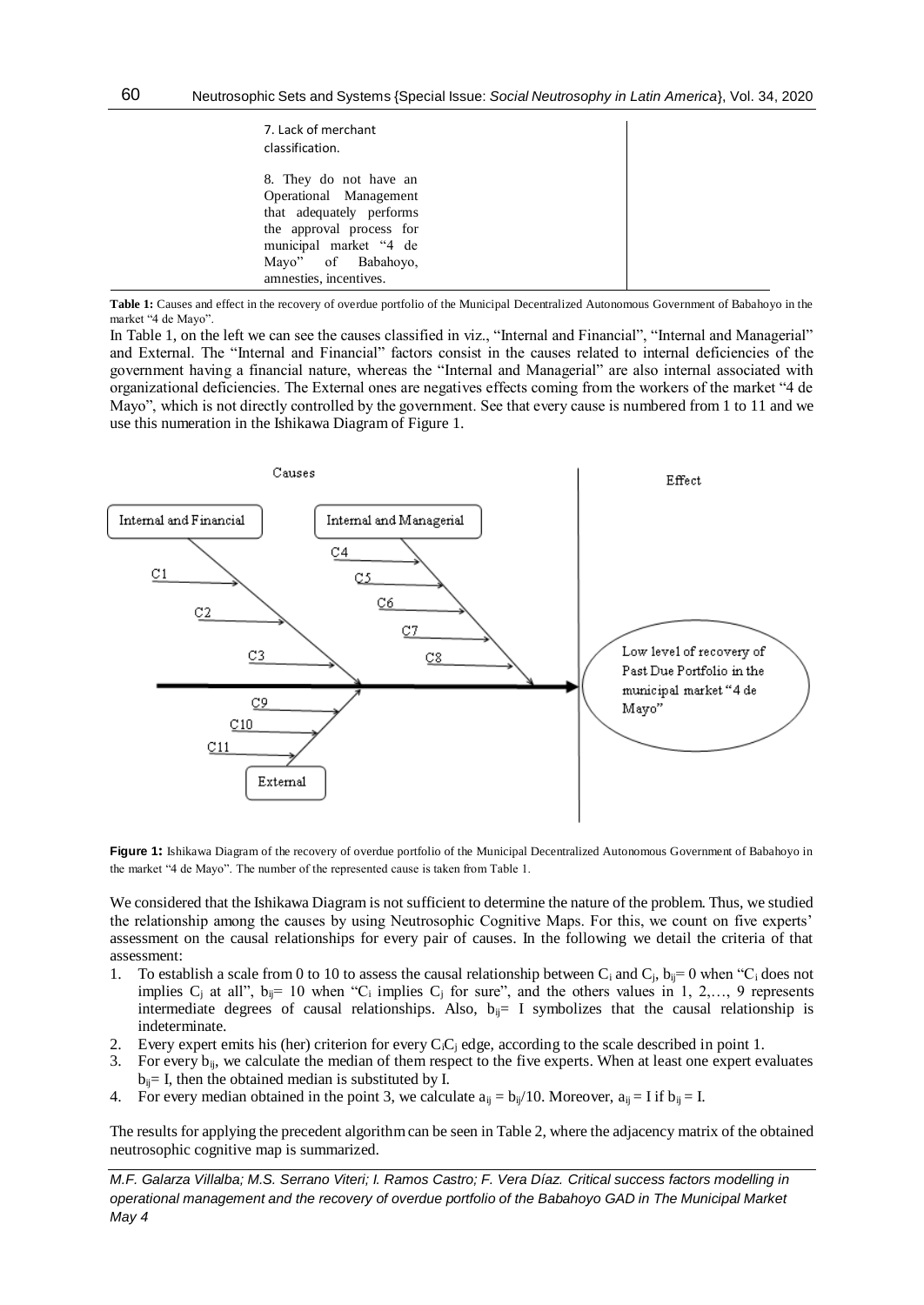| Vertex $(v_i)$ | C <sub>1</sub> | C <sub>2</sub> | $C_3$    | C <sub>4</sub> | C <sub>5</sub> | C <sub>6</sub> | C7       | C8 | C <sub>9</sub> | $C_{10}$ | $C_{11}$ |
|----------------|----------------|----------------|----------|----------------|----------------|----------------|----------|----|----------------|----------|----------|
| C <sub>1</sub> | 0              | $\Omega$       | $\Omega$ | $\Omega$       | $\theta$       | $\theta$       | $\theta$ |    | 0.7            | $\Omega$ |          |
| C <sub>2</sub> | 0.6            | $\Omega$       | $\Omega$ | 0              | 0              | 0              | 0        |    | 0              |          |          |
| $C_3$          | 0.7            |                | $\Omega$ | $\Omega$       | $\theta$       | 0              | 0        |    |                |          |          |
| C <sub>4</sub> | 0.3            | 0.6            |          | 0              | $\theta$       | 0              | 0.8      |    |                | 0        |          |
| C <sub>5</sub> | 0.9            | 0.9            | 0.9      | 0.6            | $\theta$       |                | 0        |    | 0.6            | 0        |          |
| C <sub>6</sub> | 0.1            | 0.9            | 0.9      | 0.6            | 0.8            | 0              | 0        |    | 0.6            | 0.6      |          |
| C <sub>7</sub> | 0.4            | 0.9            | 0.6      | $\Omega$       | 0.6            | 0.8            | 0        | 0  | 0.6            | $\Omega$ |          |
| $C_8$          |                | 0              |          |                | $\Omega$       | 0.6            | 0        | 0  | 0.8            |          |          |
| C <sub>9</sub> | 0              | 0              | $\Omega$ |                | 0              | 0              | 0        |    | $\Omega$       | 0.6      |          |
| $C_{10}$       | 0.6            | $\Omega$       | 0.8      | $\Omega$       | 0.8            | $\theta$       | 0.6      |    |                | 0        |          |
| $C_{11}$       | 0.7            | $\Omega$       | 0.8      | $\theta$       | 0.8            |                | 0        | 0  |                |          |          |

Table 2: Adjacency matrix of the Neutrosophic Cognitive Map.

The indegree, outdegree, total degree indexes, and also  $\lambda (td(v_i))$  are calculated and they can be seen in Table 3. Additionally, the rank of every one the causes are situated in the last column.

| Cause          | $id(v_i)$    | $od(v_i)$    | $td(v_i)$    | $\lambda(td(v_i))$ | Ranking        |
|----------------|--------------|--------------|--------------|--------------------|----------------|
| C <sub>1</sub> | 0.7          | $4.3 + I$    | $5.0 + I$    | 5.5                | 4              |
| C <sub>2</sub> | 0.6          | $3.3 + I$    | $3.9 + I$    | 4.4                | 7              |
| $C_3$          | $0.7 + I$    | $4.0 + 2.01$ | $4.7 + 3.01$ | 6.2                | 3              |
| C <sub>4</sub> | $1.7 + I$    | $1.2 + 2.01$ | $2.9 + 3.01$ | 4.4                | 7              |
| C <sub>5</sub> | 3.9          | 3.0          | 6.9          | 6.9                |                |
| C <sub>6</sub> | 4.5          | $1.4 + I$    | $5.9 + I$    | 6.4                | $\overline{c}$ |
| C <sub>7</sub> | 3.9          | 1.4          | 5.3          | 5.3                | 5              |
| $C_8$          | $1.4 + 4.01$ | 0.0          | $1.4 + 4.01$ | 3.4                | 10             |
| C <sub>9</sub> | $0.6 + I$    | 3.3          | $3.9 + I$    | 4.4                | 7              |
| $C_{10}$       | 2.8          | $1.2 + 2.01$ | $4.0 + 2.01$ | 5.0                | 6              |
| $C_{11}$       | $2.3 + 2.01$ | 0.0          | $2.3 + 2.01$ | 3.3                | 11             |

Table 3: Indegree, Outdgree, Total Degree and Ranking results of every cause.

According to Table 3, variables 8 and 11, representing "They do not have an Operational Management that adequately performs the approval process for municipal market '4 de Mayo' of Babahoyo, amnesties, incentives" and "Little interest on the part of the merchants for the fulfillment of the payment obligations of the modules of the municipal market '4 de Mayo' of Babahoyo'' respectively, are receivers, i.e., they are inferred from the other causes and they do not infer others. The rest of the variables are ordinary.

On the other hand, according to the ranking,  $C_5$ ,  $C_6$  and  $C_3$  are the three most influential variables in this order, thus, the most important strategy to follow is to improve the procedures and collection methods by the functionaries of the municipal government.

#### **Conclusion**

The present investigation was dedicated to the study of the problems of collection by the municipal government of Babahoyo on the taxes coming from the municipal market "4 de Mayo". For this end, the Ishikawa Diagram of causes-effect was obtained. The technique of neutrosophic cognitive maps was also applied to determine the variables that most influence the problem. We yielded that the three variables to which more attention should be paid are: "Lack of collection policies", "Lack of procedures" and "Late payment of accounts receivable", in that order. The authorities were informed about these results so that they can take the appropriate measures.

#### **References**

- [1] Serrano Viteri, M. S. (2018). The operational management and the recovery of overdue portfolio of the Municipal Decentralized Autonomous Government of Babahoyo in the market "4 de Mayo" (La Gestión Operativa y la Recuperación de Cartera Vencida del GADM de Babahoyo en el Mercado Municipal 4 de Mayo)(In Spanish). Bachelor Thesis, Autonomous Regional University of Los Andes, Ambato, Ecuador.
- [2] Basantes Moreno, C. J. (2010). Strategic plan for recovering overdue portfolio existing in the "ESPOCH" (Plan Estratégico de Recuperación de la Cartera Financiera Existente en la ESPOCH)(In Spanish). Bachelor Thesis, Higher Polythecnical School of Chimborazo, Riobamba, Ecuador.
- [3] Cepeda Zúñiga, S. F. (2011). Competitive Strategies and their impact on the past-due portfolio of the Cooperativa de Ahorro y Crédito Oscus Ltda. of the Canton Pelileo (Estrategias Competitivas y su incidencia en la cartera vencida